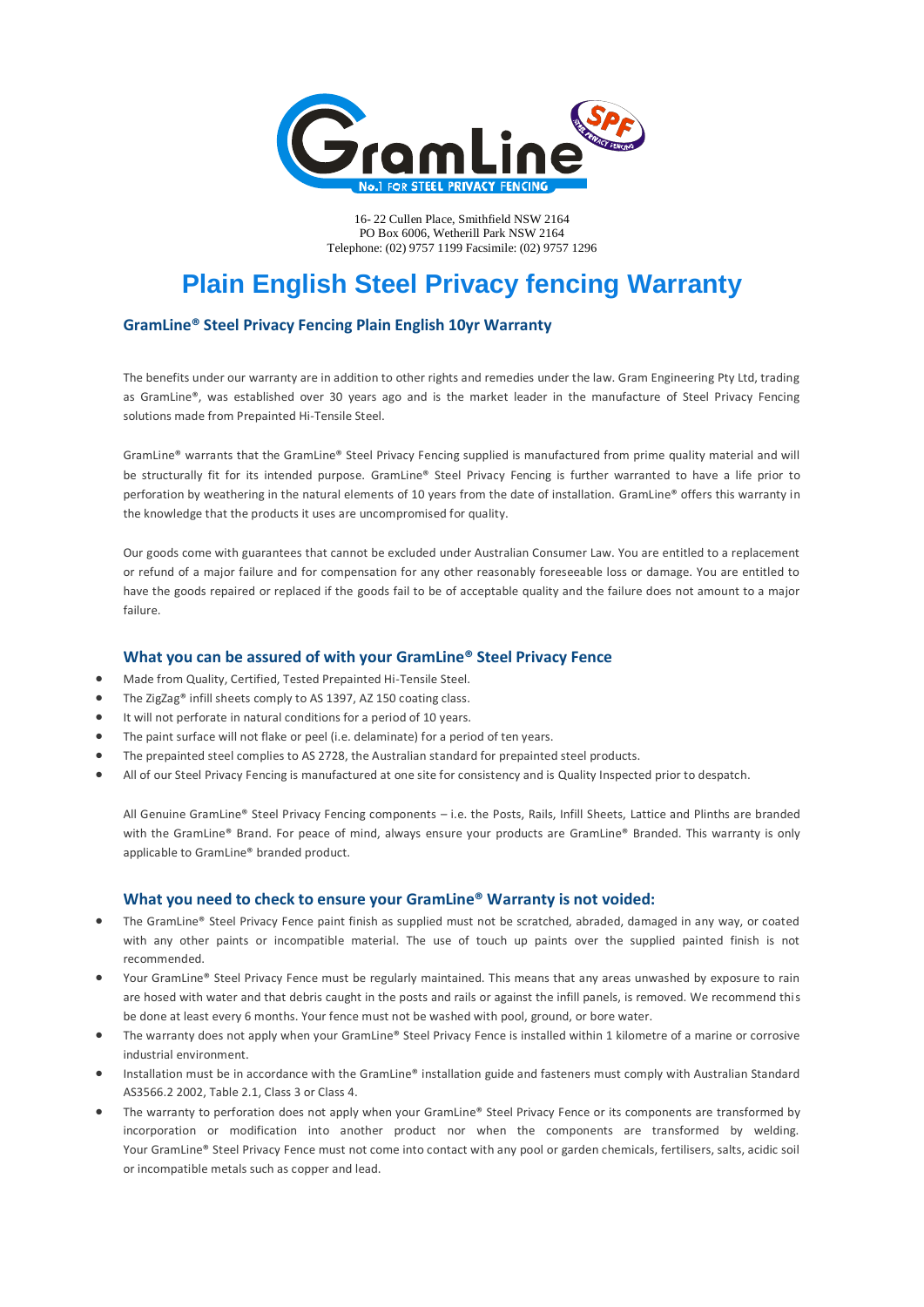All paint finishes fade and lose gloss as a result of natural weathering. Dark colours will generally show more fading than light colours. GramLine® Steel Privacy Fences are manufactured with high durability paint, however Gram cannot warrant against natural fading or loss of gloss of the paint finish.

## **GramLine®, at its discretion, shall be liable for**

- The cost of replacement product;
- The cost of obtaining equivalent product or;
- The cost of having affected product repaired whichever is the lowest

# **GramLine® will not be liable for**

- The cost of making a claim
- Natural weathering of the paint including a reduction in gloss or a change in the colour of the paint finish over time
- Paint flaking and peeling arising from paint blistering, white corrosion product or red rust
- Labour costs associated with the rectification of the affected product
- The cost of components not supplied by GramLine®.
- Injury to persons, damage to property, or consequential losses arising from the use of our products.

#### **DON'T FORGET – LOOK FOR THE GRAMLINE® BRAND IT IS YOUR PEACE OF MIND KNOWING THAT WITH YOUR QUALITY GRAMLINE® FENCE – "The GOOD side is BOTH sides."**

To initiate a claim under this Warranty, contact GramLine® on 1800 472654 visit our showroom at 16-22 Cullen Place, Smithfield, 2164. You must register your claim within 1 month of first noticing a problem, or within 1 month of when you reasonably would have first noticed a problem. You must provide your tax invoice from your supplier or installer. GramLine® requires the right to inspect the premises at which the GramLine® Steel Privacy Fence has been erected and conduct tests after a claim is made under this Warranty to determine the cause of the issue.

This Warranty is given in lieu of any other considerations or warranties, whether written or implied to the extent that any statute applicable to this warranty prevents the exclusion restrictions or modification of such conditions or warranties. Click here to [download](http://www.gram.com.au/wp-content/themes/twentyeleven/pdfs/PLAIN-ENGLISH-10-YEAR-WARRANTY3.zip) a copy of our Plain English Fencing Warranty